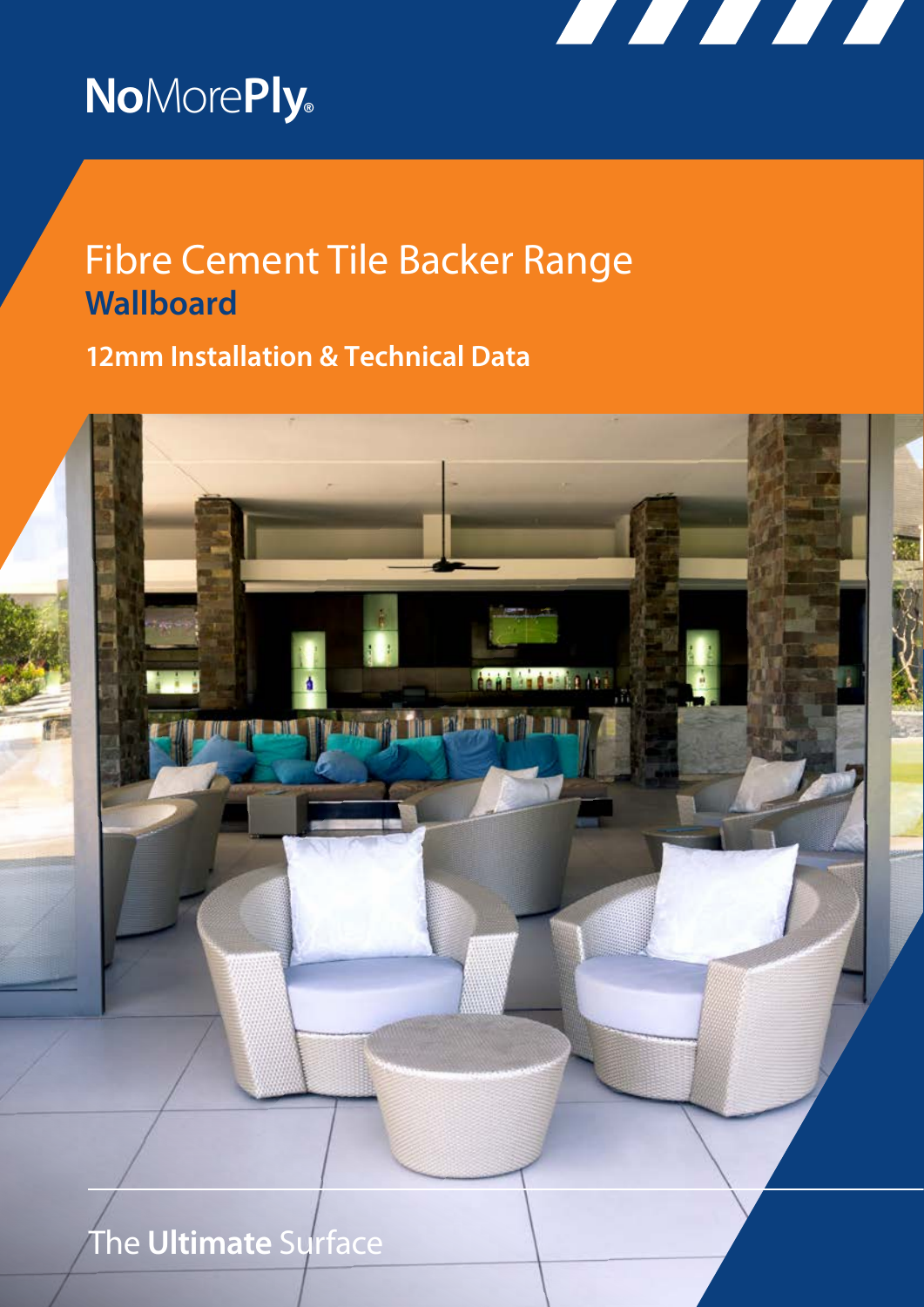# **No**More**Ply®**

# **Your first choice** for the ultimate surface

NoMorePly is a range of high performance fibre cement tile backer boards.

**First to offer:** Pre-primed boards to help speed up installation.

**First to offer:** Boards with tongue and groove to four sides for structural floors.

**First to offer:** A lifetime quarantee when its fixing system is used for installation.

Fibre cement is the best material for use as a tiling substrate: better than chipboard, plywood, plasterboard or Magnesium Oxide (MgO). It's stronger, does not rot, swell, warp or delaminate. It resists water, moisture, mould and pests, plus NoMorePly fibre cement is Euro Class A1, non combustible.

Made from a mix of Portland cement, sand, organic cellulose fibres and water, fibre cement is a modern material that's engineered using an environmentally friendly process.

The NoMorePly tile backer range consists of floorboards, wallboards and overboards:

- **22/18mm Floorboards** are tongue and grooved on all four sides and designed to be laid direct to joist. Fibre cement is an excellent conductor of heat making these boards ideal for use with underfloor heating and a good alternative to wet screed.
- **12mm Wallboards** are fixed direct to stud work and are designed to carry the heaviest tiling materials, up to 100 $kg/m<sup>2</sup>$ , plus satisfy the latest industry standards for wall tiling substrates.
- **6mm Overboards** are used to strengthen timber floors and overcome deflection without unnecessary floor height build up.

Professionals choose NoMorePly for its high specification, quick and easy installation process and wide availability. It's also the first fibre cement board with a lifetime guarantee, giving everyone complete peace of mind.

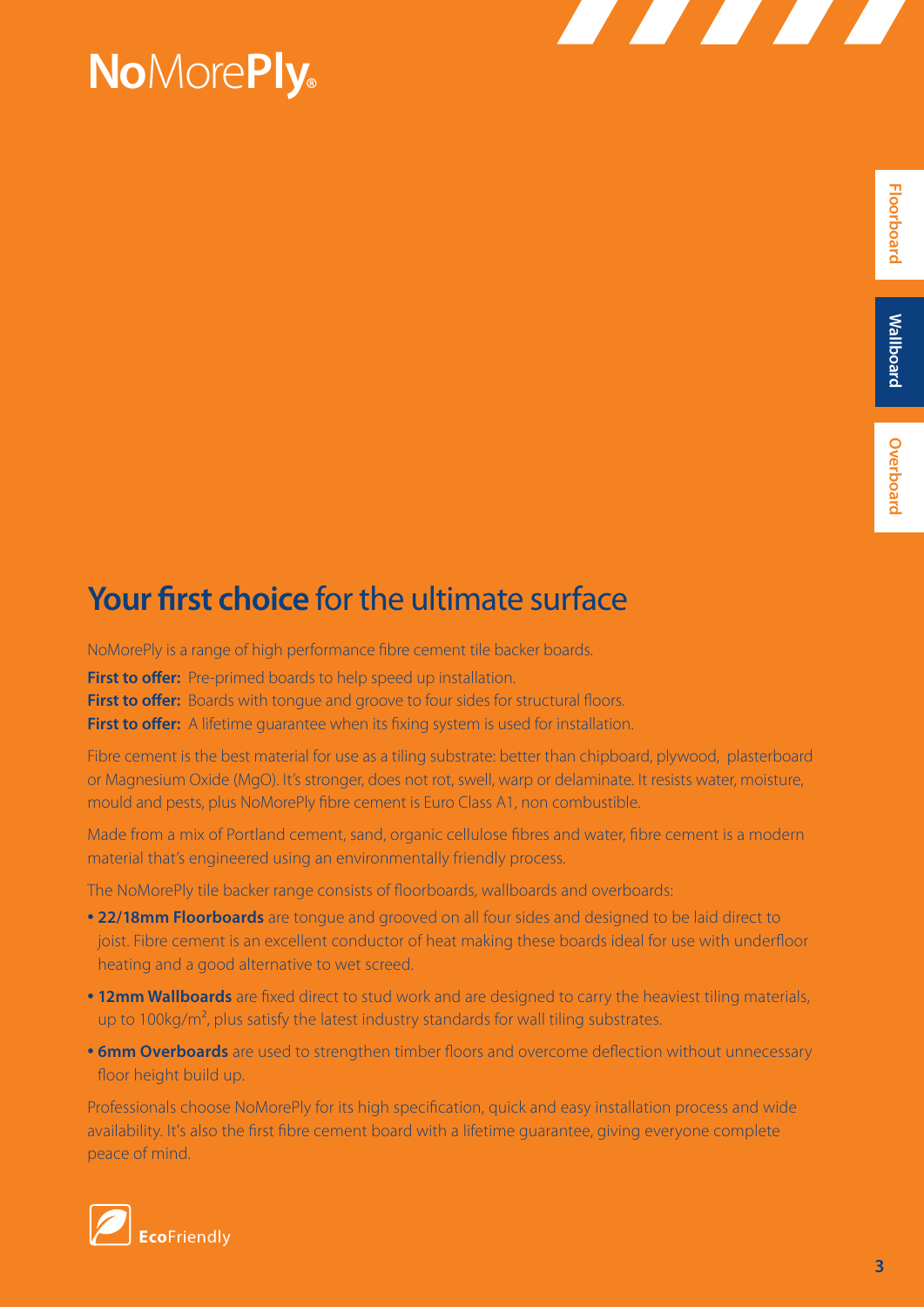### The **Ultimate** Surface

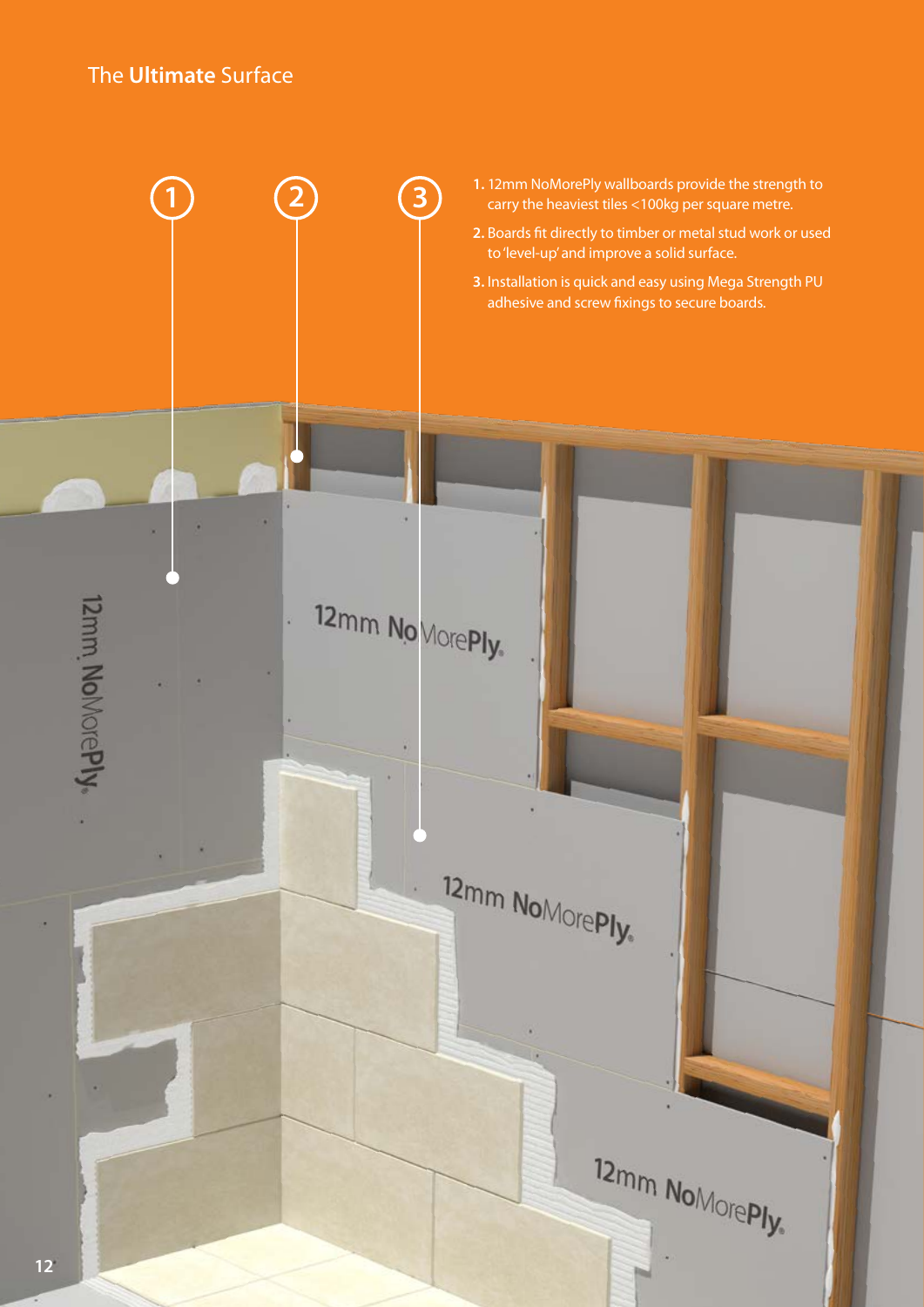



### **12mm** Tile Backer **Wallboards** for the ultimate surface

If you are constructing a wall in a wet, frequently damp or highly humid areas, such as bathroom, shower or sports changing rooms, use 12mm NoMorePly wallboards. These boards have been engineered to retain their integrity, resist water, moisture and mould, and provide a strong wall suitable for large and heavy format tiles. They perform better than plasterboard or plywood and are the industry standard for wall tiling substrate, BS 5385 - Part 1: 2018.

12mm NoMorePly is also a good alternative to plasterboard when boarding out walls in cellars, and the inside of external walls susceptible to damp. They can also be plastered in the conventional way, painted or even wall-papered as alternatives to tiles. Plus, they are Euro Class A1 non combustible, so an ideal choice for lining out chimney breasts before installing multi fuel or wood-burning stoves or for use behind boilers. .

- 1200 x 800mm (0.96m<sup>2</sup>), easy to handle, one man lift
- 12mm, marries up with other sheet materials

|                                     | 12mm NoMorePly        | <b>Timber</b>           | Plasterboard | <b>Magnesium Oxide (MgO)</b> |
|-------------------------------------|-----------------------|-------------------------|--------------|------------------------------|
| Termite resistant                   | J                     |                         |              |                              |
| <b>External tiling applications</b> | $\bm{Q}$              |                         |              |                              |
| <b>Water resistant</b>              | Ø                     |                         |              |                              |
| Strong / Heavy duty                 | Ø                     | $\bm{\bm{\mathcal{G}}}$ |              | $\bullet$                    |
| <b>Chloride free</b>                | J                     |                         |              |                              |
| 100% recyclable                     | Ø                     |                         |              |                              |
| Quick & easy to install             | . I                   |                         |              |                              |
| <b>Excellent thermal mass</b>       | $\bm{C}$              |                         |              |                              |
| Direct fix/High pull out strength   | Ø                     |                         |              |                              |
| A1 fire rated                       | $\boldsymbol{\Omega}$ |                         |              | $\boldsymbol{\sigma}$        |
| Zero gypsum content                 |                       |                         |              |                              |
| Lifetime guarantee                  |                       |                         |              |                              |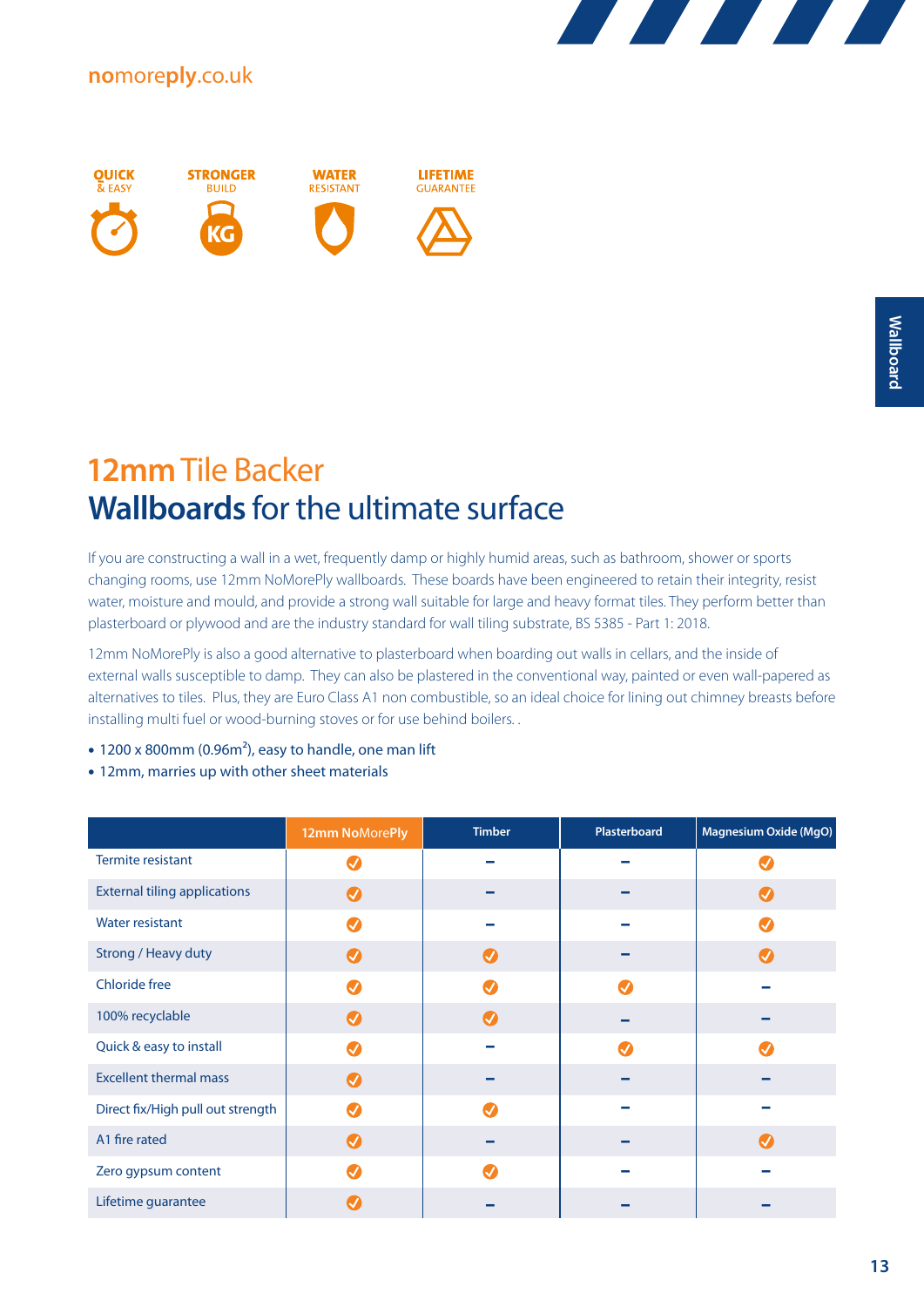



### **12mm** Tile Backer **Wallboards** for the ultimate surface

The benefits of using 12mm NoMorePly extend beyond use as a tile backer. Fibre cement boards are heavy duty, ideal for making strong partition walling that can withstand surface impact, making it the ideal choice for high traffic areas, such as corridors and communal areas.

These boards are especially useful when repairing or creating partition walls in schools, hospitals and public offices which are naturally demanding environments.

**A further benefit of 12mm NoMorePly is that it accepts direct fixings without the need for these to be supported with timber stud work of additional battens. With the exception of wall hung toilets all other bathroom accessories can be fixed directly to the boards exactly where needed.**



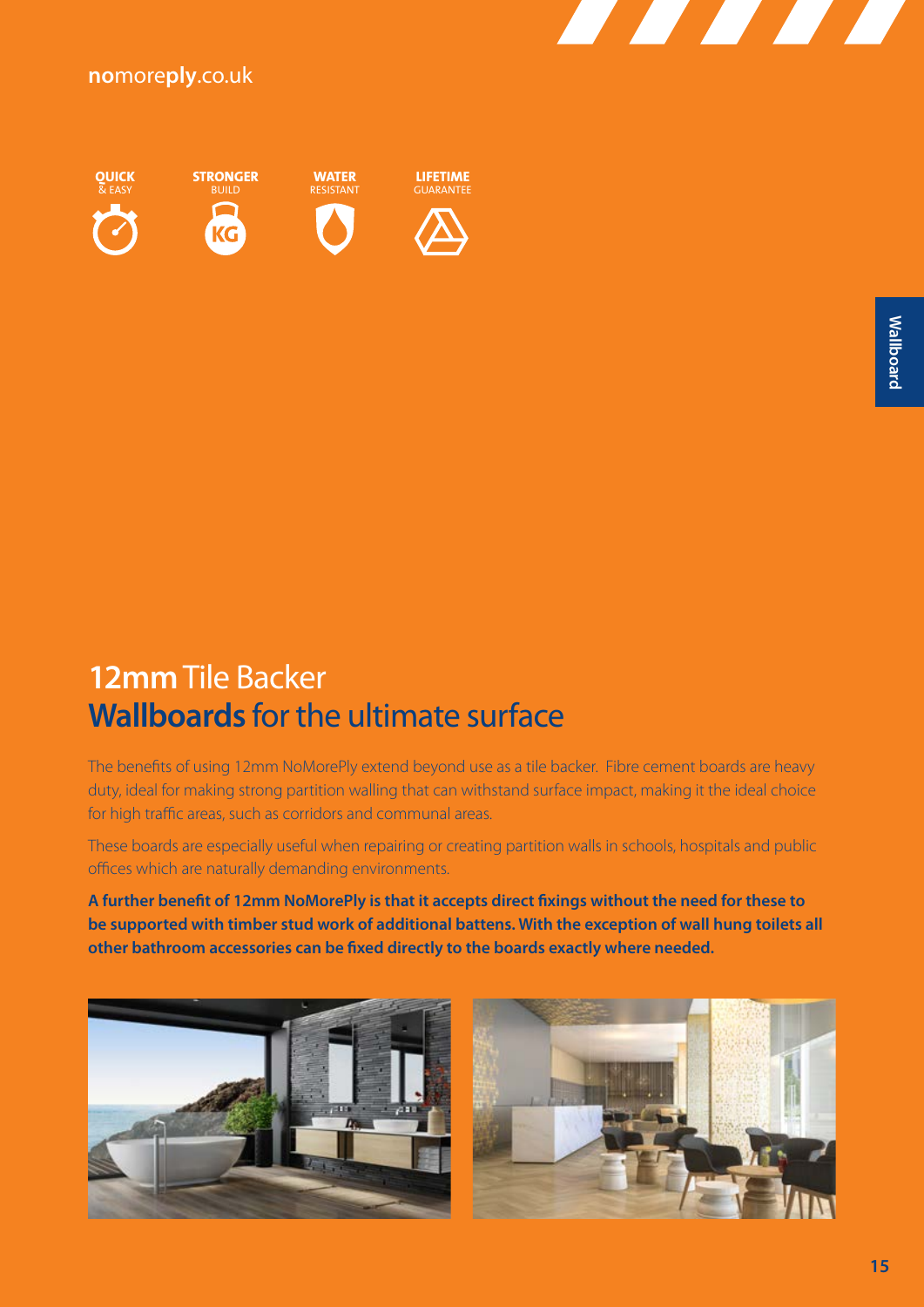



# **12mm** Tile Backer Installation



**1. Score and snap** Boards can be cut cleanly and easily by scoring one side of the board using a NoMorePly tool, then snapping over a block. For curves and shapes, use tile nippers. Use a PCD Saw Blade to speed up the cutting process.



**2. Stick boards to wall** Run a bead of Mega Strength PU adhesive along the timber or metal stud work before offering up the first board. Boards to be applied in a brick bond pattern. Studs to be max 600mm centres with cross noggins on board joints.



**3. Secure with screws** Use 9 x 38mm NoMorePly fibre cement screws per board to secure them in place. Screws will prevent boards moving as a result of the PU adhesive expanding slightly as it dries.



**4. Waterproof the joints**  Run a bead of Mega Strength PU adhesive along all edges before the next board is offered up. This reinforces and waterproofs the joints, eliminating the need to tape them. Wipe off excess adhesive using a cloth as you proceed.







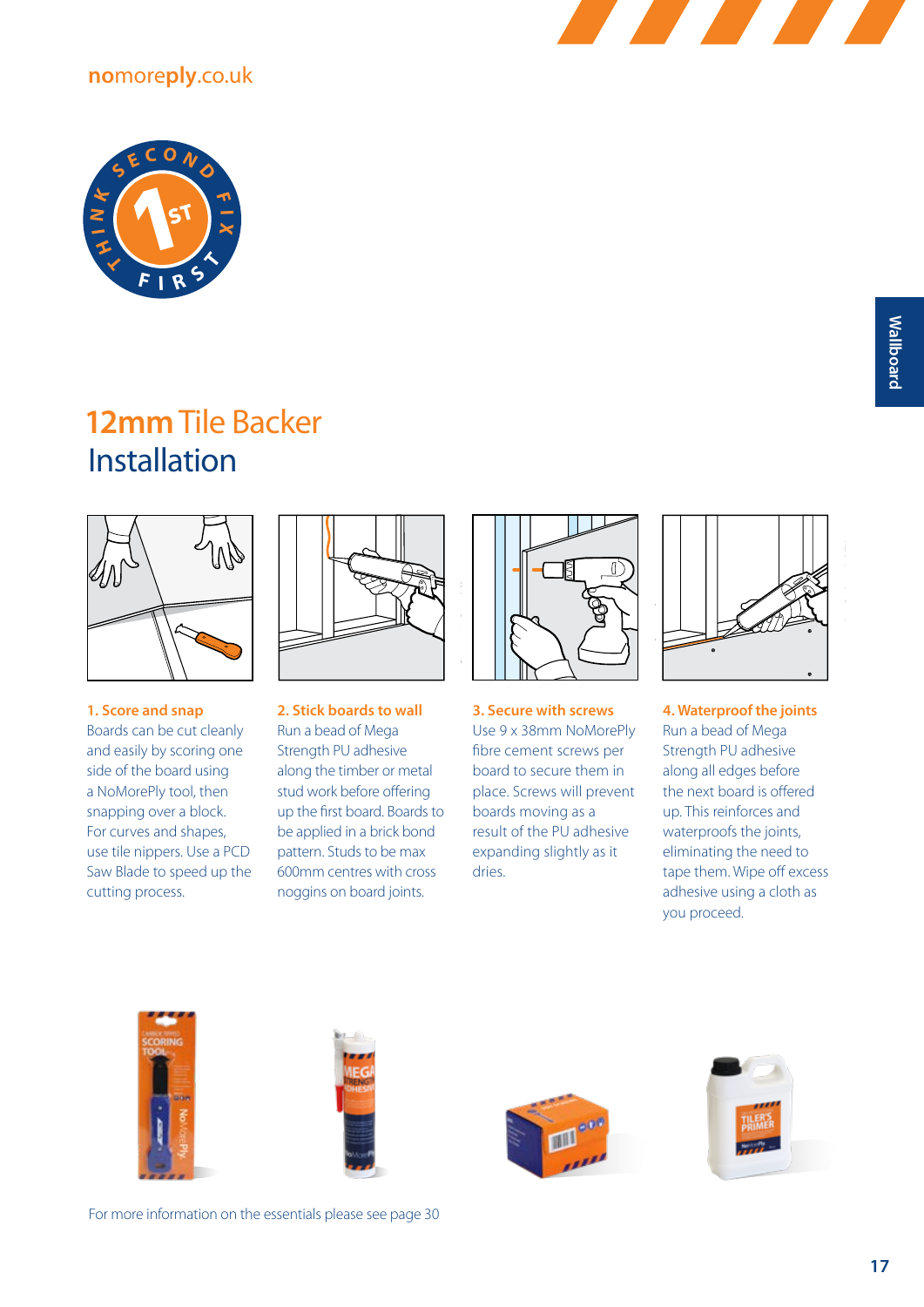



# **12mm** Tile Backer / Solid Surfaces Installation



**1. Score and snap** Boards can be cut cleanly and easily by scoring one side of the board using a NoMorePly tool, then snapping over a block. For curves and shapes, use tile nippers. Use a PCD Saw Blade to speed up the cutting process.



**2. Stick boards to wall** Secure boards using a single part flexible tile adhesive and dot and dab technique.

*Prime solid walls first*



**3. Secure with screws** Secure boards to a solid wall using 4 mechanical fixings; drill the boards, then plug and screw.



**4. Waterproof the joints**  Remember to use Mega Strength on all board edges to reinforce and waterproof the joint.









For more information on the essentials please see page 30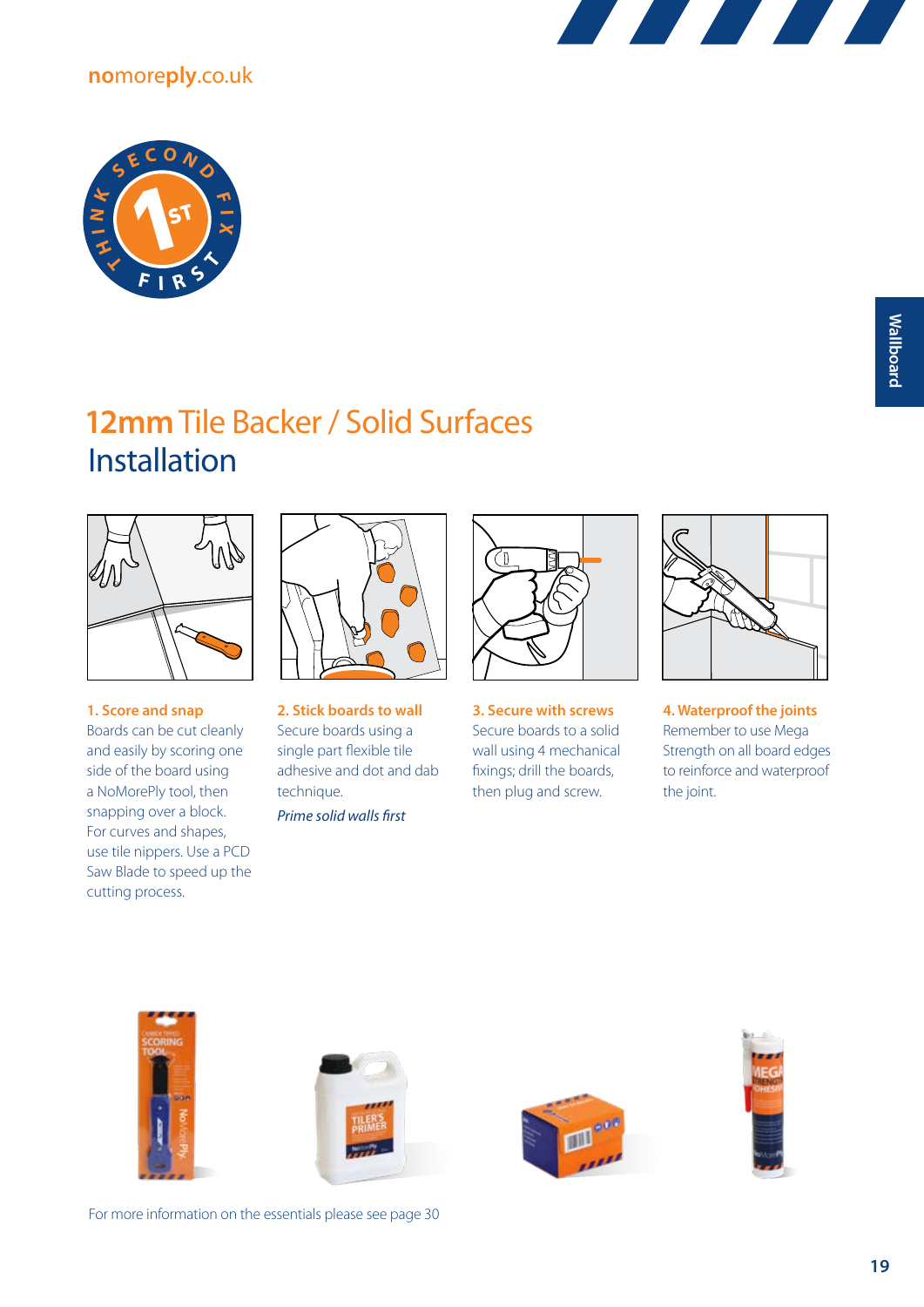## **12mm** Tile Backer **Specifications**

#### General Information

**Codes and trade name: 5512** NoMorePly 12mm Tile Backer Construction Board (1200 x 800mm)

**Description:** The NoMorePly 12mm Tile Backer Construction Board can be installed direct to timber and metal stud walls to provide a structurally sound and perfect surface on which to tile. The boards can also be installed onto uneven, solid block/brick walls using a dot 'n' dab method with tile adhesive. Please contact our technical department for specific installation information.

#### Product Components

Portland cement, cellulose fibres, sand, water and other minor aggregates. The boards fulfil the requirements of resistance, safety, and durability needed in the construction of buildings, as well as the most stringent environmental regulations. When exposed to moisture, the NoMorePly 12mm Tile Backer Construction Board doesn't change shape, rot or expand like plasterboard and other gypsum or timber-based materials. Fully compatible with most types of tile adhesives. Please contact our technical department for further compatibility information.

#### **Storage**

The boards should be protected from excessive humidity and temperature changes, such as rain, sun, wind and moisture. The boards must always be stored flat. If boards are stored outside they must always be fully covered with a waterproof tarpaulin.

#### Acclimatisation

NoMorePly 12mm Tile Backer Construction Board must be protected from moisture and weather prior to installation. Although they will not deteriorate after installation - even if subject to adverse weather conditions, a coat of NoMorePly Professional Fibre Cement Board Primer is reccommended, as it will reduce moisture ingress. Before the final finish is laid, boards should be thoroughly cleaned and allowed to acclimatise to the final ambient temperature and moisture conditions of the building. If heating pipes are installed behind the boards the heating/hot water can be turned on to help with acclimatisation.

#### Manual Handling

The NoMorePly 12mm Tile Backer Construction Board is just 1200 x 800mm in size and 15.2kg in weight so can easily be carried one at a time as a single man lift. Carry the boards on their side to avoid the risk of damage during handling. Due to the composition of the Fibre Cement boards, we would always recommend the use of gloves to protect your hands whilst lifting or carrying them.

| Properties                             | <b>Units</b>                          | Performance       |  |
|----------------------------------------|---------------------------------------|-------------------|--|
| Density                                | q/cm <sup>3</sup>                     | 1.28              |  |
| Weight                                 | Kg/Board                              | 15.2              |  |
| <b>Thickness</b>                       | mm                                    | 12                |  |
| <b>Dimensions</b>                      | mm                                    | 1200x800          |  |
| Tolerance                              | Thickness per board                   | 0.20%             |  |
| <b>Test Standard</b>                   | BS EN 12467:2016 + A1:2016            |                   |  |
| <b>Mechanical Characteristics</b>      |                                       |                   |  |
| Bending Strength (MOR)                 | Class 2                               |                   |  |
| Bending Strength (dry)                 | <b>MPa</b>                            | 12.46             |  |
| Bending Strength (wet)                 | <b>MPa</b>                            | 12.91             |  |
| Reaction to Fire                       | EuroClass A1 - Non-Combustible (A1fl) |                   |  |
| <b>Test Standard</b>                   | EN ISO 1182 & EN ISO 1716             |                   |  |
| Pull through testing                   | <b>Newtons</b>                        | Mean result: 1650 |  |
| Pull out testing                       | <b>Newtons</b>                        | Mean result: 840  |  |
| Module of rupture (Dried Conditioning) | <b>MPa</b>                            | 13.13             |  |
| <b>Thermal Conductivity</b>            | ≤0.25W/ (m.k)6                        |                   |  |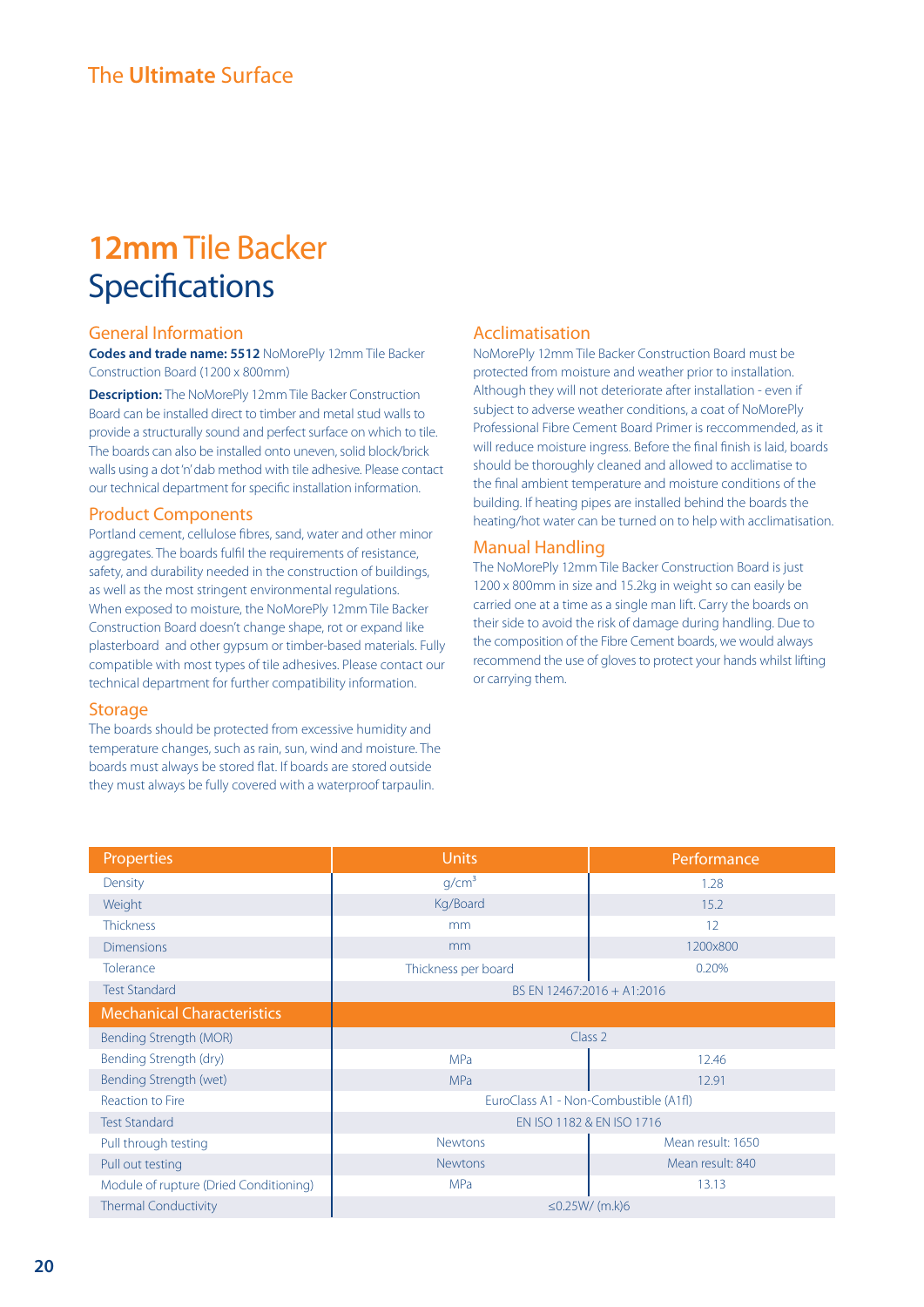

# **12mm** Tile Backer Q&A's

### 12mm Wallboards

#### **1. Can 12mm NoMorePly be used to overboard a stud partition wall?**

Yes, 12mm NoMorePly is ideal. The boards can be glued and screwed using the NoMorePly screws and MegaStrength adhesive to provide a solid wall on which to tile.

#### **2. Which way round do I lay the 12mm NoMorePly board?**

Please lay the board printing side up. You will see the text on the middle of the board, please have this facing up when you lay the board. The boards have a smooth side (the printed side) and a slightly textured side. For most installations it does not matter which side is tiled onto. However, we would recommend tiling onto the smooth/printed surface.

#### **3. What is 12mm PrePrimed NoMorePly made of?**

NoMorePly is a fibre cement board and is made from organic fibre, sand, cement, and water. The exact mix of these ingredients is crucial to ensure a firm, strong, waterresistant board is produced that is suitable to withstand heavy tiles and moisture. NoMorePly contains NO harmful fibres but we would always recommend using a dust mask when cutting.

#### **4. Does 12mm NoMorePly need priming?**

For all tiling applications we would recommend priming the top surface of the boards with 1-2 coats of NoMorePly Professional Primer: 3 parts water with 1 part primer.

#### **5. Do I need to use Mega Strength on the 12mm NoMorePly boards?**

Yes. All the main NoMorePly installation methods involve the use of MegaStrength adhesive, as it's a crucial part of the installation system. We offer a lifetime guarantee based upon the results of the extensive testing performed on these products.

#### **6. Can 12mm NoMorePly be used on a floor?**

Yes, if you need a 12mm build up, the boards can be laid onto timber floor (not direct to joist). The boards are installed onto timber or solid floors in the same way as the 6mm board installation using MegaStrength adhesive on the back of the boards and joint and 38mm NoMorePly selftapping screws (8-9 per board)

#### **7. Can you tile onto plywood?**

In accordance with British Standards, the short answer is No. The quality of plywood has reduced in recent years, making it a weak substrate for direct tiling on to. Remember, the weight of wall tiles has increased with the demand for large heavy wall tiles, plus these tiles need to be fully 'buttered' with adhesive before fixing, so the combined weight of tile and adhesive demands a stronger foundation board, such as 12mm NoMorePly fibre cement boards, which are moisture resistant. BS 5385 - 1: 2018 clearly states plywood, which is prone to movement due to moisture content change, should be avoided.

#### **8. Can 12mm NoMorePly be used around woodburning stoves.**

Yes, the boards are Class A1, non-combustible. There are specific installation guides for this, depending on the type and capacity of the wood burner. Please speak to one of our technicians before installing.

#### **9. How do I cut 12mm NoMorePly?**

For small areas such as bathrooms, use the NoMorePly tungsten tipped scoring tool. Two or three scores of the board is normally enough to provide a clean, straight line on which to snap the boards. For cutting around pipes we suggest using tile nippers. For any larger area or more cuts we would recommend using the NoMorePly PCD cutting blade in a circular saw.

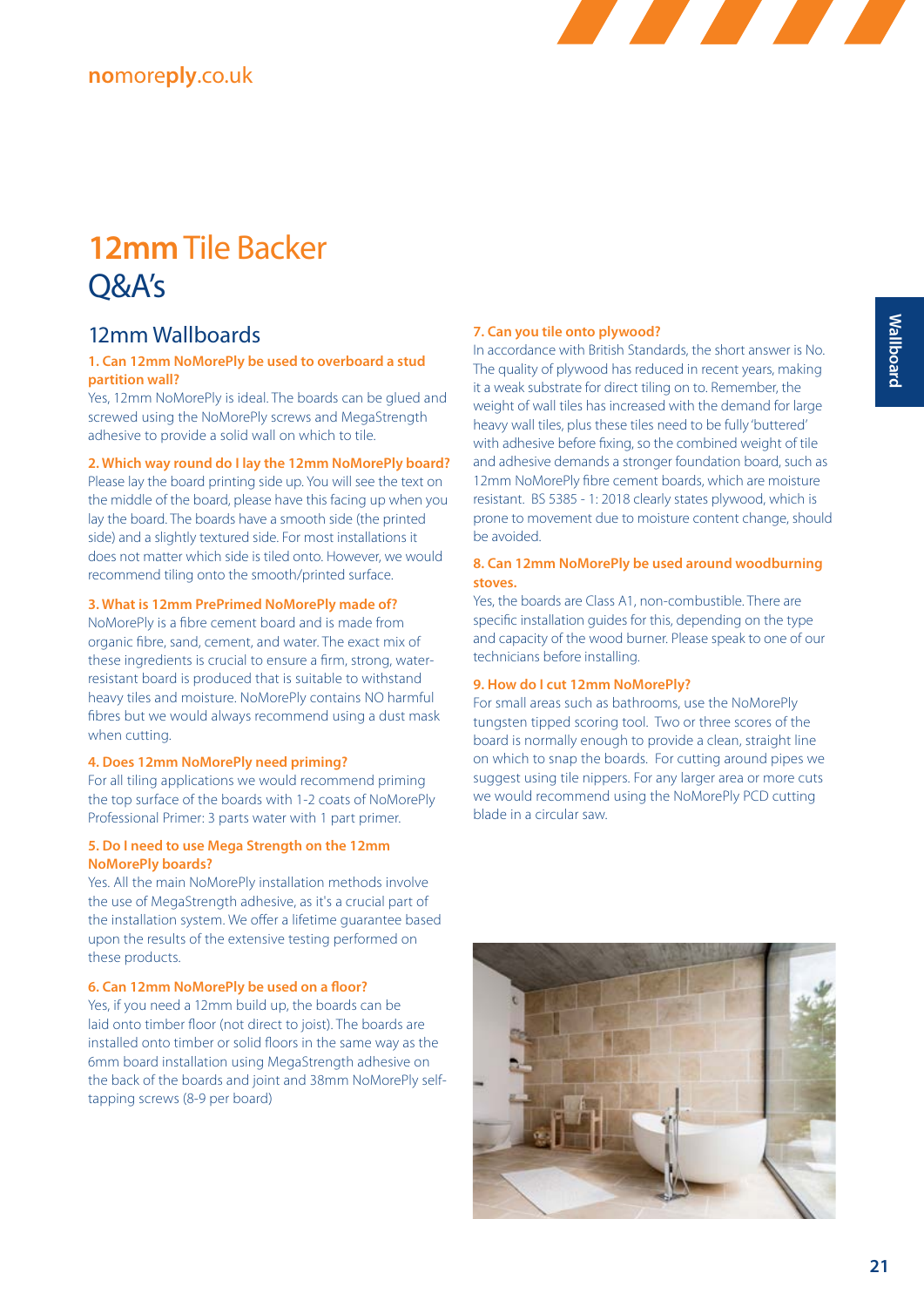### The **Ultimate** Surface

### **Product** Descriptions

#### **NoMorePly Fibre Cement Board Screws**

38mm & 25mm Fibre Cement board screws are the perfect fixing method for the 12mm and 6mm boards. Their unique self tapping tip and selfcountersinking head mean ther're not only fast to install but sit completly flush with the suface of the board. Their high quality zinc plating means they are suitable for use in wet areas such as bathrooms, wetroom and kitchens.



| <b>Product Code</b> | <b>Description</b> | Quantity |
|---------------------|--------------------|----------|
| 5647                | 38mm (box of 50)   | 18       |
| 5652                | 38mm (box of 200)  | 18       |
| 5626                | 25mm (box of 50)   | 18       |
| 5631                | 25mm (box of 200)  |          |

#### **NoMorePly Fibre Cement Floor Screws**

50mm Flooring screws are designed to fix down both the 18mm and 22mm TG4 boards. They come with a fast cutting tip designed for fibre cement, self countersinking head for fast install and provide a solid and structural fixing for the the NoMorePly flooring system.



| Product Code <sup>1</sup> | <b>Description</b> | Quantity |
|---------------------------|--------------------|----------|
|                           | 50mm (box of 250)  |          |

#### **NoMorePly Adhesives**

Polyurethane adhesive is recommended for fixing NoMorePly boards in conjunction with NoMorePly screws. It gives an exceptionally high bond strength and foams slightly on application to fill small gaps.

#### **NoMorePly** *Slow Set* **Mega Strength**

The polyurethane adhesive offers a 30 minute set time. When installing the 22 and 18mm TG4 Flooring system it is important to allow enough time to move the boads into place before the glue sets. This adhesive comes in a 600ml foil, and will supply enough glue to install 10-12 TG4 boards, as well as allowing you to dispose of the empty foil in an eco friendly way.



| <b>Product Code</b> | <b>Description</b> |  |
|---------------------|--------------------|--|
|                     | $600m$ Foil        |  |

#### **NoMorePly** *Fast Set* **Mega Strength**

The adhesive is a crucial part of our NoMorePly system and is deisgned for use when installing the 6mm PrePrimed boards and 12mm boards onto walls and floors. It sets in just 5 minutes and has a water free formulation ensuring that it doesn't foam excessively but it will expand to fill any small gaps beneath the boards. As it is 100% waterproof, it is an excellent jointing solution in all areas including bathrooms and wetrooms.



| <b>Product Code</b> | <b>Description</b> | Quantity |
|---------------------|--------------------|----------|
|                     | 310ml Tube         |          |

#### **NoMorePly Carbide Tipped Scoring Tool**

This professional tool is a superior grade and designed for heavy duty use. The carbide blades will significantly outlast ordinary scoring blades, providing you with better results and greater ease of use. Used for cutting NoMorePly boards by 'scoring and snapping' making them very fast to lay. The tungsten-coated double tips scores the cement board with ease. Doubles up as an excellent grout removal tool.



| <b>Product Code</b> | <b>Description</b> | <b>Ouantity</b> |
|---------------------|--------------------|-----------------|
|                     |                    |                 |

#### **NoMorePly Professional Fibre Cement Board Primer**

A Latex based waterproof primer. It is used to seal the surface of NoMorePly boards to improve the bonding strength of the tile adhesive. It helps to reflect heat which enhances the insulation value of NoMorePly to make it ideal for use with underfloor heating. It provides a waterproof coating to make it ideal for use in wetrooms and bathrooms.



| <b>Product Code</b> | Description  | Quantity |
|---------------------|--------------|----------|
| 3019                | 1 Itr Bottle |          |
| 3018                | 5ltr Bottle  |          |

#### **NoMorePly Professional Fibre Cement Board Cutting Blade**

The STS Polycrystalline Diamond blades are perfect for fast and accurate cutting of Fibre Cement Boards. The diamond tipped teeth increase the blade life, ensure a clean cut every time and reduce dust. Wherever possible, use a dust extractor with a suitable filter. For a perfect cut set the cutting depth to 5mm more than the material thickness and cut in a streight line. The two sizes of the blades (160mm and 180mm) work perfectly with all makes of circular saw and each blade comes with a reducing bush for the centre to ensure it holds firm in the saw.



**THEFT** 

| <b>Product Code</b> | <b>Description</b> | Quantity |
|---------------------|--------------------|----------|
| 6316                | 160mm              |          |
| 6318                | 180 <sub>mm</sub>  |          |

#### **Lifetime Guarantee**

One of the great things about the NoMorePly System is its Lifetime Guarantee. This means that providing the boards are Installed correctly, onto an adequate substrate and using our NoMorePly fixing essentials as shown in this guide you can have complete peace of mind as your project is covered by us.

For more specific information on our guarantees please contact our technical department on: **01132 022 010**